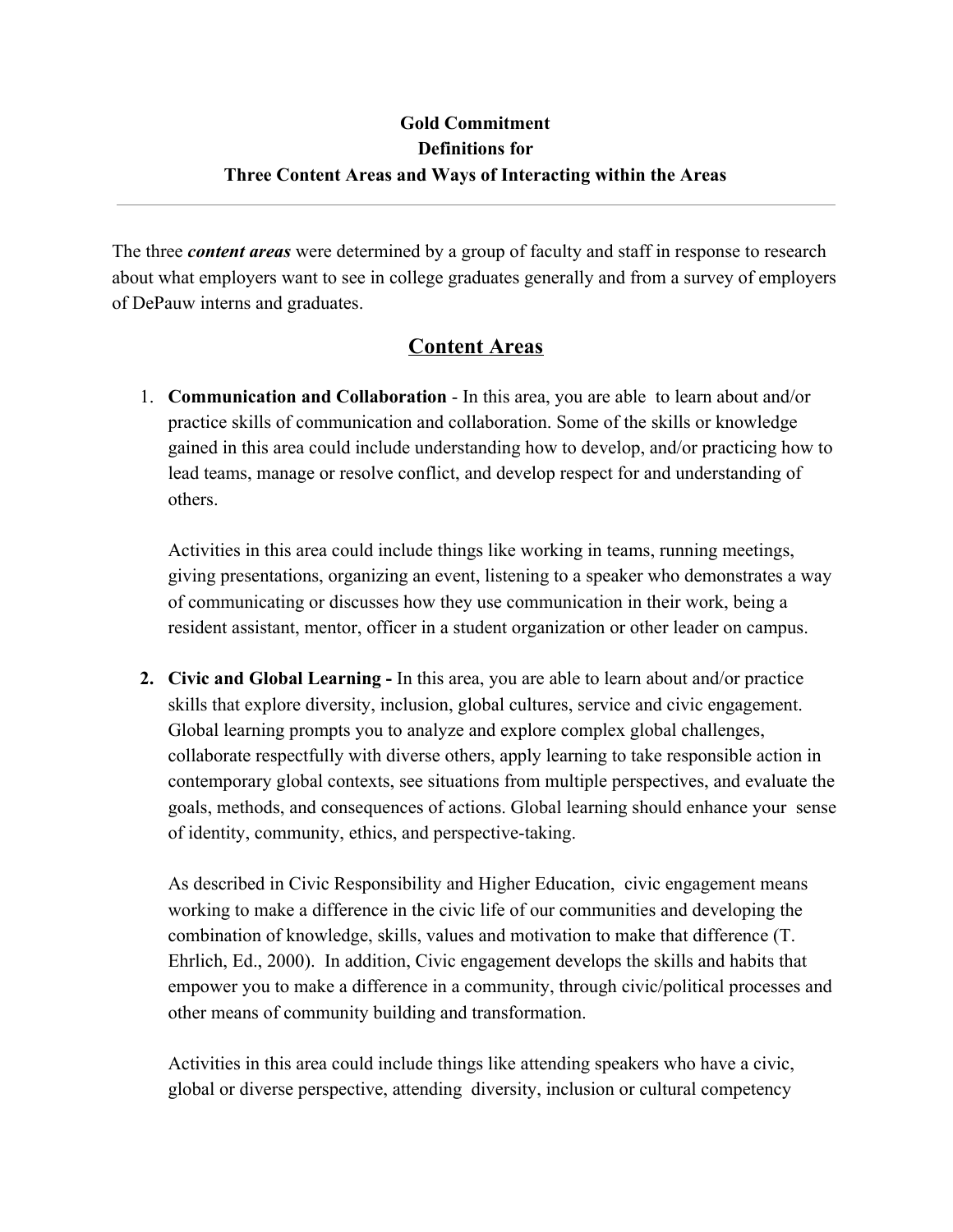trainings or workshops, studying abroad, volunteering in or leading community service initiatives, attending a religious service or event that is different from one's own religious tradition, and participating in or leading an affinity group on campus.

**3. Career and Life Development -** It is critically important for you to not only develop skills related to your career and life development, but to also have the opportunity to practice those skills. Life development could also be defined as lifelong learning, an activity undertaken with the aim of improving knowledge, skills and competence.

Activities in this area could include things like internships, student on-campus employment, research experiences, participating in fellowship workshops, attending events in which speakers talk about careers or profession, vocation discernment activities, attending or participating in an event or activity that expands your interest and knowledge level, and events and activities that prepare you for life after college.

## **Ways of Interacting**

The *ways of interacting* were developed with the premise that as you progress through your college career, your interactions with these areas should deepen from exploration to engage to eventually making connections between the curriculum and the co-curriculum.

#### *Explore:*

**Goal: Exploration experiences** help you explore a new area and/or orient you to the offerings of a Center, department or program while introducing you to opportunities for further engagement.

**Criteria for Completion:** Typically, an exploration experience consists of a single session that lasts for an hour or two. The sponsor of the experience determines the criteria for successful completion. In some cases, you will complete the experience by swiping into an approved event using Campus Labs. However, the sponsor of an event may require you to answer follow-up survey questions, to submit a short reflection, or to share an artifact. For example, if you attend a resume workshop you may be asked to submit an updated resume in order to receive credit for the exploration.

**How many:** During your first two years, you will complete at least four exploration experiences in each of the categories of Career Development, Collaboration and Communication,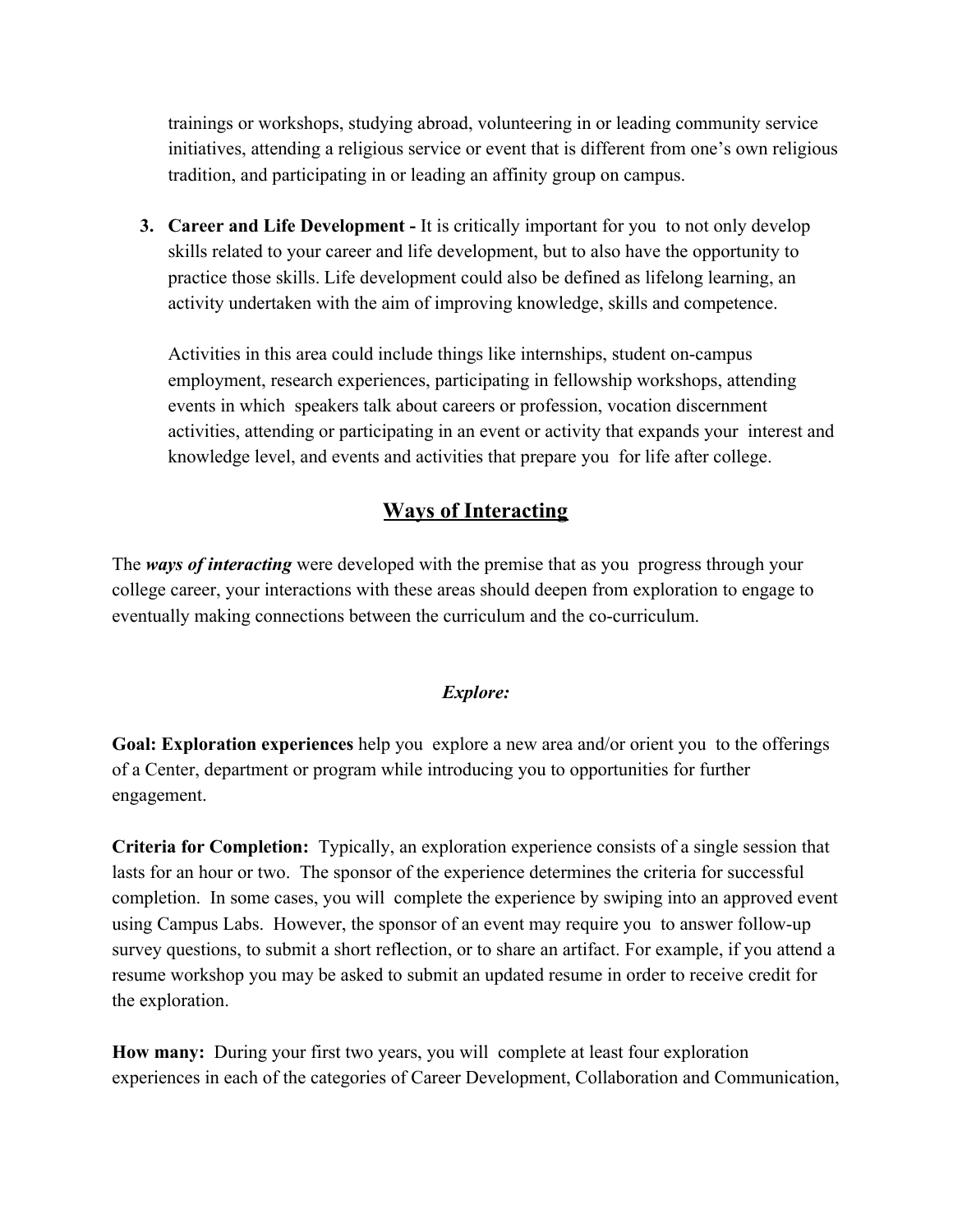and Civic and Global Engagement. You should complete at least two explorations by the start of fall break of your first year.

**Role of Commitment Advisor:** You will place each exploration experience into the Career Development, Collaboration and Communication, and Civic and Global Engagement category in Campus Labs based on the significance of the experience to you. You will meet with your Commitment advisor at least once a semester to complete a semi-structured interview that probes your choice of categorization and your overall progress toward the pathway.

#### *Engage:*

**Goal:** The goal of an **engage experience** is for you to deepen your understanding of an area by engaging with it in multiple ways and/or on multiple occasions. An engage experience may involve several sessions on a single day or may span multiple days, weeks or months.

**Criteria for Completion:** Typically, an engage experience consists of multiple sessions that last 4-20 hours in total, although the total time commitment may vary significantly from experience to experience. You will demonstrate your learning by submitting a short reflection, or by sharing an artifact. If follow-up materials are required, the sponsor of the engage experience will be responsible for approving your submissions.

**How many:** You will complete at least two engagements in each of the categories Career Development, Communication and Collaboration, and Civic and Global Engagement. Most of these experiences are completed during the sophomore and junior years.

**Role of Commitment Advisor:** You will place each engage experience into the personal development, professional development or community involvement category based on the significance of the experience to them. You will meet with their Commitment advisor at least once a semester to complete a semi-structured interview that probes the your choice of categorization and your overall progress toward the pathway.

#### *Connect:*

**Goal:** The goal of a **connect experience** is for you to demonstrate sustained commitment to a co-curricular experience in connection with a curricular one that demonstrates your ability to make connections in multiple ways.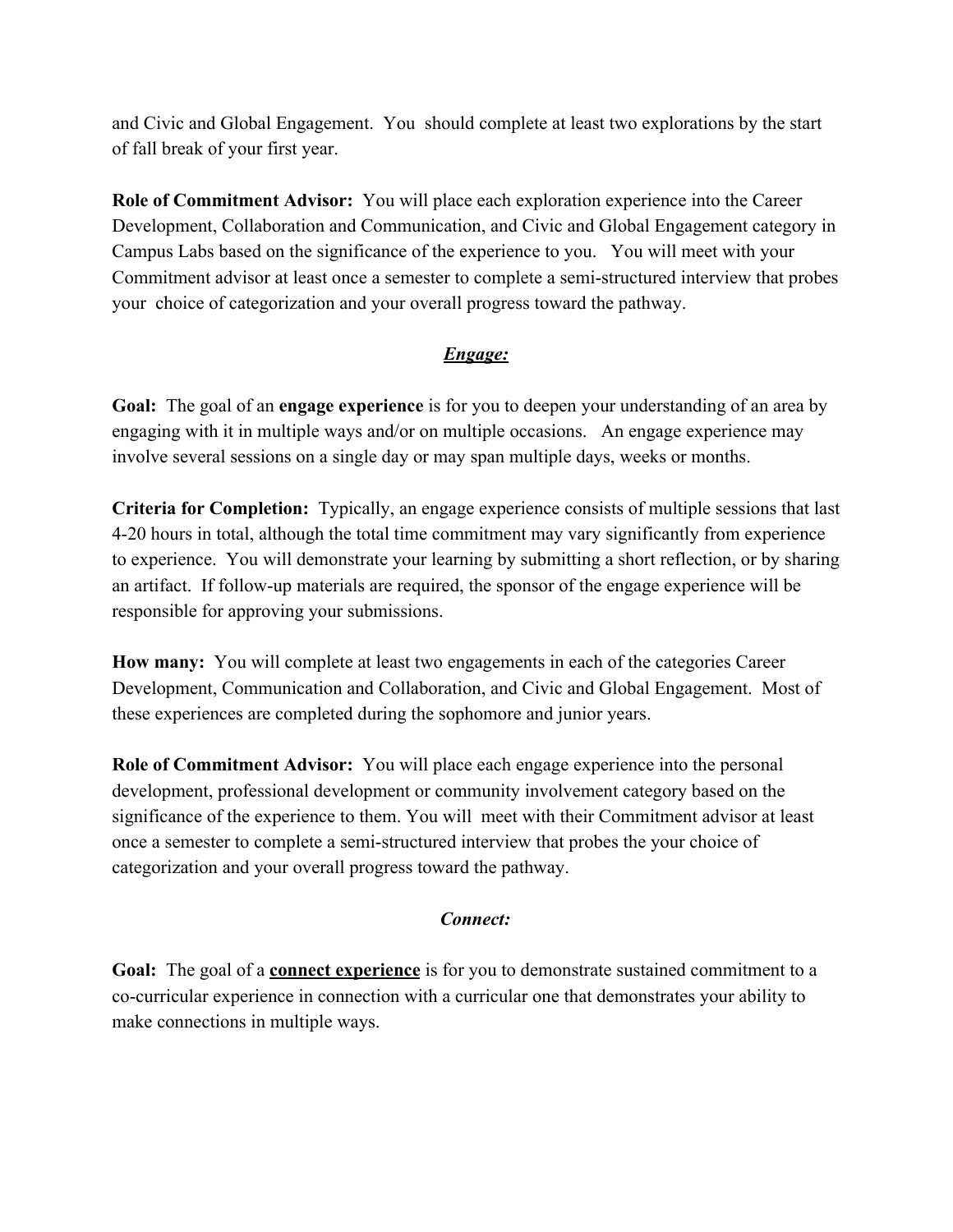Since each connect experience is sustained, it provides an opportunity for you to make connections between the various phases or components of the experience. In addition, each connect experience will help you make at least one of the following connections:

- A connection between your curricular and co-curricular capstone experiences; and/or
- A connection across two or more of the categories Career Development, Communication and Collaboration, and Civic and Global Engagement; and/or
- A connection between the experience and your earlier exploration experiences and engage experiences; and/or
- A connection between the experience and your career and professional objectives.

Connection experiences may include academic capstone projects, undergraduate research projects, significant campus leadership roles, etc.

**Criteria for Completion:** You will complete at least one connect experience, which typically includes work during the senior year. Connect experiences typically involve at least 120 hours of work in total. This work could consist of a full-time Extended Studies or summer experience or a part-time experience spread out over a longer period of time (for example, 4 hours per week spread over two 15 week academic terms.) The experience sponsor will certify that you have successfully completed the core experience. You will also write a capstone essay (approximately two pages) that describes your journey through the Pathway, including a discussion of the connections demonstrated in the connection experience.

**Role of Commitment Advisor:** You will meet with your Commitment advisor at least once a semester to discuss your capstone connection essay. The advisor is responsible for approving this essay.

# **Additional Commitment Requirements**

Below are additional category options in Campus Labs related to the Commitment. Please only use these categories when you host events that fall into the areas defined below.

#### *Annual Commitment Activities:*

Events should be marked with the category Annual Commitment Activities in **Campus Labs only if they fall into one of the following areas:**

- 1. DePauw Dialogue
- 2. The class-year specific programming offered by the Hubbard Center